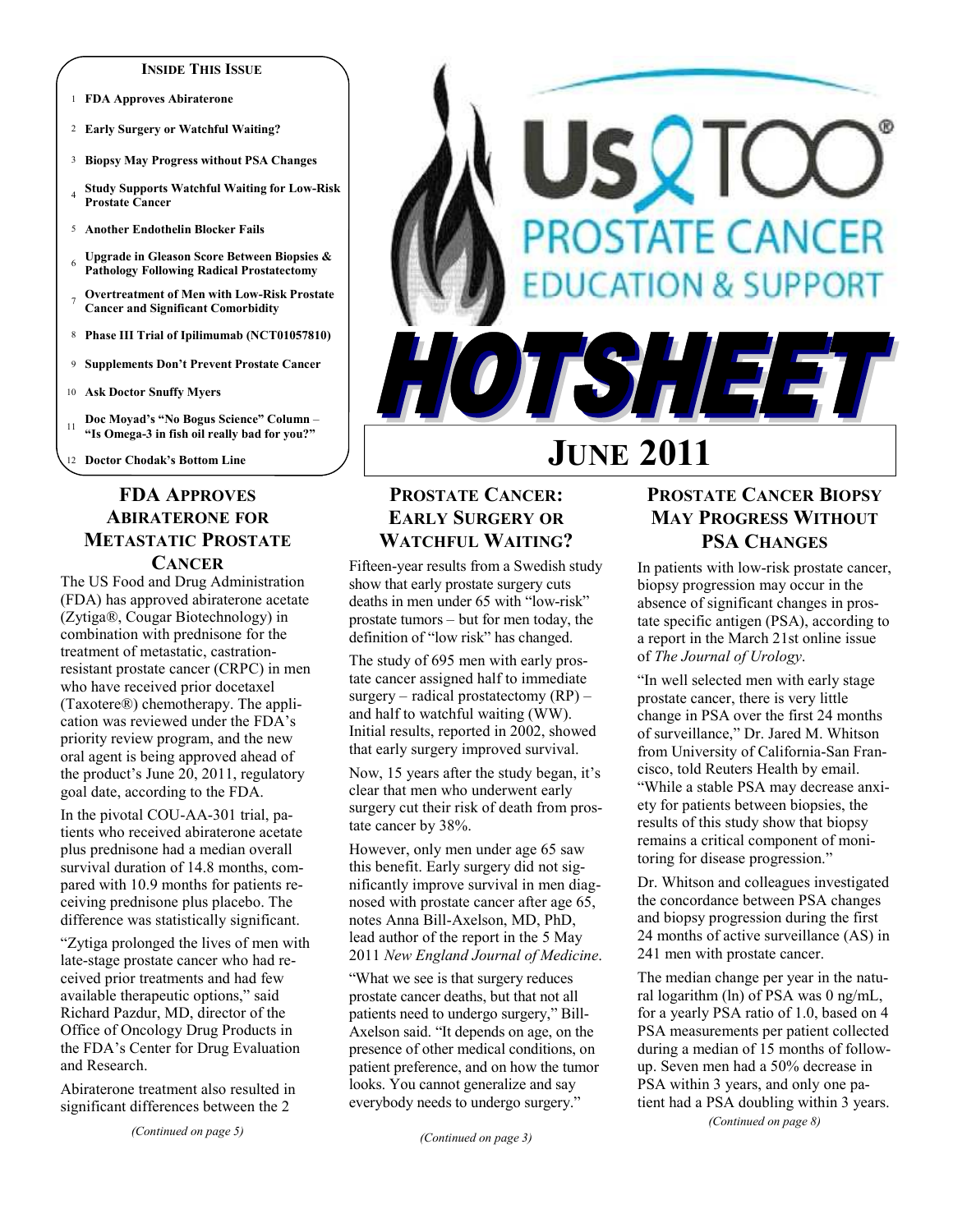

## *AND PEOPLE LIKE YOU!*

ITEMS CONTAINED IN US TOO PUBLICATIONS ARE OBTAINED FROM VARIOUS NEWS SOURCES AND EDITED FOR INCLUSION. WHERE AVAILABLE, A POINT-OF-CONTACT IS PROVIDED.

REFERENCES TO PERSONS, COMPANIES, PRODUCTS OR SERVICES ARE PROVIDED FOR INFORMATION ONLY AND ARE NOT ENDORSEMENTS. READERS SHOULD CONDUCT THEIR OWN RESEARCH INTO ANY PERSON, COMPANY, PRODUCT OR SERVICE, AND CONSULT WITH THEIR LOVED ONES AND PERSONAL PHYSICIAN BEFORE DECIDING ON ANY COURSE OF ACTION.

THE INFORMATION AND OPINIONS EXPRESSED IN THIS PUBLICATION ARE NOT RECOMMENDATIONS FOR ANY MEDICAL TREATMENT, PRODUCT SER-VICE OR COURSE OF ACTION BY US TOO INTER-NATIONAL, INC., ITS OFFICERS AND DIRECTORS, OR THE EDITORS OF THIS PUBLICATION. FOR MEDI-CAL, LEGAL OR OTHER ADVICE, PLEASE CONSULT PROFESSIONAL(S) OF YOUR CHOICE.

*HOTSHEET* EDITORIAL TEAM: JONATHAN E. MCDERMED, PHARMD PAMELA BARRETT THOMAS N. KIRK

#### US TOO INTERNATIONAL STAFF:

THOMAS N. KIRK, PRESIDENT AND CEO PAMELA BARRETT, DEVELOPMENT DIRECTOR TERRI GIBBONS LIKOWSKI, CHAPTER SVCS PROG MGR, TOLL FREE PHONE #: 1-877-978-7866

JACQUELINE KONIECZKA, OFFICE MANAGER RYAN MAGUIRE, COMMUNICATIONS COORD.

## US TOO BOARD OF DIRECTORS:

*EXECUTIVE COMMITTEE/OFFICERS* FRED MILLS, CHAIRMAN KAY LOWMASTER, MSW, LCSW, VICE-CHAIR DAVID P. HOUCHENS, PHD, TREASURER RIDGE TAYLOR, SECRETARY *DIRECTORS:*  JERRY HARDY JEAN JEFFRIES HOWARD KACZMAREK DAVID M. LUBAROFF, PHD RICK LYKE, APR JAMES L. RIEDER DEXTER C. RUMSEY III JOHN D. SHAFF, JR. THOMAS N. KIRK, PRESIDENT AND CEO

US TOO INTERNATIONAL, INC. IS INCORPORATED IN THE STATE OF ILLINOIS AND RECOGNIZED AS A 501(C)(3) NOT-FOR-PROFIT CHARITABLE CORPORATION

#### **DONATIONS / GIFTS TO US TOO ARE TAX DEDUCTIBLE**

5003 FAIRVIEW AVE. DOWNER'S GROVE, IL 60515 PHONE: (630) 795-1002 / FAX: (630) 795-1602 **WEBSITE: WWW.USTOO.ORG** COPYRIGHT 2011, US TOO INTERNATIONAL, INC.

## **STUDY SUPPORTS WATCHFUL WAITING FOR LOW RISK PROSTATE CANCER**

Active surveillance (AS) for low-risk prostate cancer offers a safe alternative to immediate curative intervention and may reduce overtreatment and adverse events, investigators in a large clinical study concluded. A third of 769 patients eventually had surgery or radiation therapy, but delaying intervention for as long as 10 years caused no apparent harm. The cohort had a median survival free of intervention of 6.5 years, and the 10-year intervention-free survival was 41% in study participants, who had a median age of 66 at diagnosis, according to an article published online in the *Journal of Clinical Oncology*.

"This study offers the most conclusive evidence to date that AS may be the preferred option for the vast majority of older men diagnosed with a very lowgrade or small-volume form of prostate cancer," senior author H. Ballentine Carter, MD, of Johns Hopkins, said in a statement. "These are men with a favorable-risk disease profile to begin with."

Since widespread use of PSA screening for prostate cancer began in the 1990s, disease stage at diagnosis has declined dramatically, such that the majority of newly diagnosed prostate cancers are low risk. Although highly successful, PSA screening has sparked controversy about the potential for overdiagnosis and overtreatment of clinically trivial disease that would not become lifethreatening in a man's lifetime.

Further evidence of overdiagnosis and overtreatment has come from recent studies suggesting that prevention of one prostate cancer death would require active treatment of 48 men for nine years or 12 men for 14 years. Moreover, results of two large prostate cancer screening studies showed no evidence of a survival benefit with PSA testing.

Several studies of AS with curative intent have shown a low prostate cancerspecific mortality during relatively short-term follow-up, Carter and coauthors noted in the introduction of their paper. But those positive findings have failed to quell concern that delaying definitive treatment for prostate cancer might sacrifice the window of opportunity to achieve a cure.

Since 1995 Carter and colleagues at Johns Hopkins have offered AS with curative intent as an alternative to immediate intervention for older men with clinically low-risk prostate cancer (T1c or lower). Preliminary data was published in 2002 that supported the conservative strategy for selected older men with low-risk prostate cancer.

In the current paper, the authors reported updated results of the Johns Hopkins AS experience with a larger patient population. The program's entry criteria, which have since been adopted by the National Comprehensive Cancer Network, consist of:

- Disease stage  $\leq$ T1c at diagnosis
- $\text{PSA density} \leq 0.15 \text{ ng/mL}$
- Gleason score ≤6
- Two or fewer biopsy cores with cancer
- No core with more than 50% cancer

Selected patients with a Gleason score ≤6 but who otherwise did not meet the criteria could enter AS if they had comorbidities that precluded immediate intervention or if they preferred AS for personal reasons. The AS protocol included semiannual PSA testing and digital rectal examination and annual 12- or 14-core biopsy. Clinicians recommended curative intervention to men who no longer met entry criteria at follow-up.

The total cohort has a median follow-up of 2.7 years (range 0.01 to 15). Several baseline characteristics differed significantly between men who opted for definitive therapy during follow-up and those remaining in AS. Median values for the active treatment and AS groups were: PSA, 5.0 vs. 4.7 ng/mL (p=0.003), percent free PSA, 16.2 v 18.0% (p=0.024), PSA density, 0.11 v 0.10 ng/ mL ( $p \le 0.001$ ) and year of diagnosis, 2003 v 2006 (p <0.001), respectively.

Men who did not meet all entry criteria

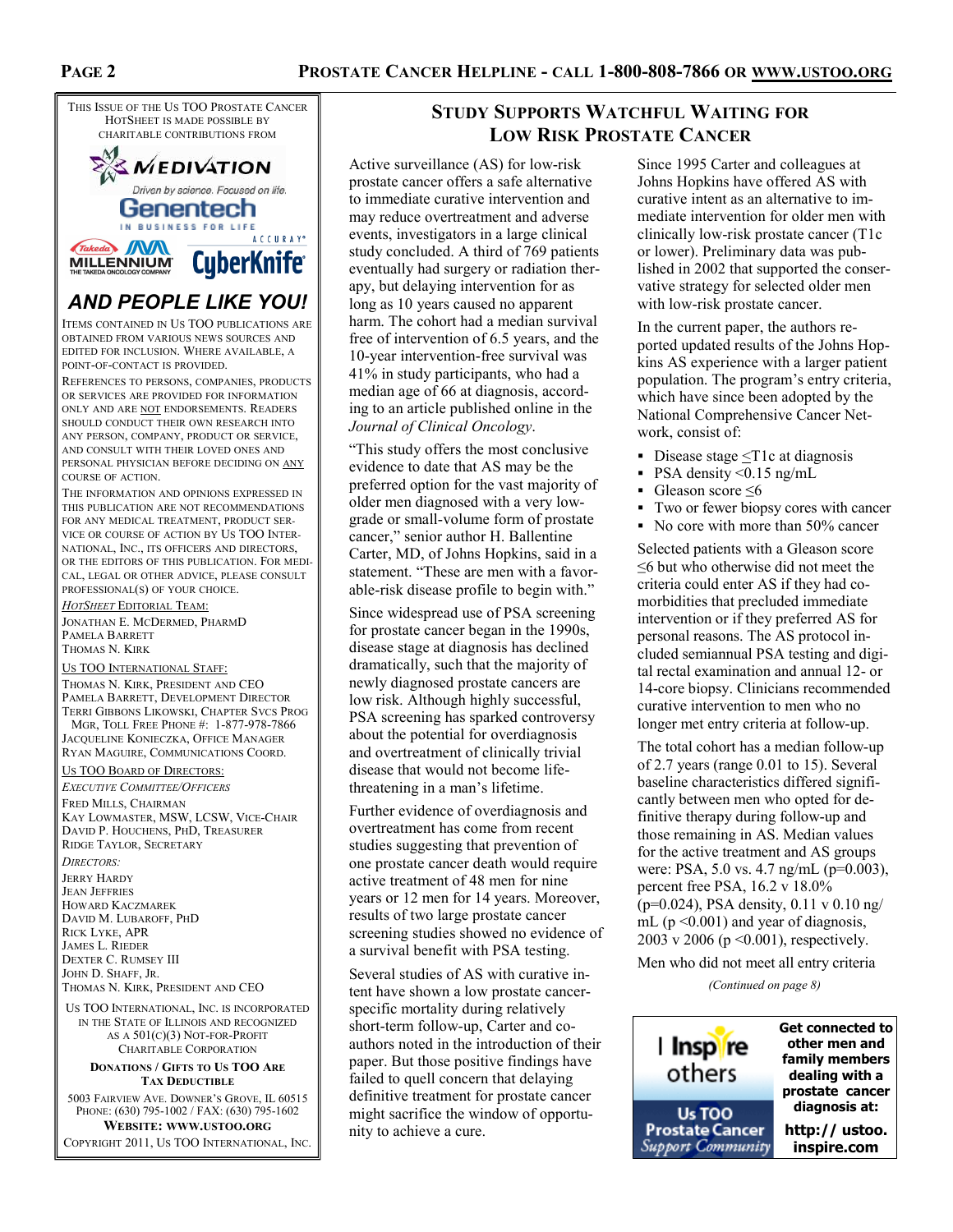## **BLOCKER FAILS IN PROSTATE CANCER**

When combined with docetaxel, atrasentan did not slow disease progression or improve survival compared with chemotherapy alone in a phase III trial, according to a statement from the SWOG cooperative research group (formerly Southwest Oncology Group), which conducted the NCI-sponsored trial.

The S0421 trial ended after reaching the halfway point, when a planned interim analysis showed "the evidence indicating no benefit from [atrasentan] was strong enough to close the study," SWOG officials said in the statement.

It gave no details about safety or efficacy outcomes when the trial ended, although SWOG indicated that the drug was not harming patients.

The trial involved patients with advanced, castration-resistant prostate cancer. All patients received docetaxel and prednisone and were randomized to atrasentan or placebo. Follow-up was supposed to continue for 36 months, but ended after 18 months and enrollment of 1,000 randomized patients.

Patient enrollment stopped in April 2010, and few patients continue to receive atrasentan, according to SWOG.

In February, investigators in another phase III trial announced a premature ending after the anti-endothelin agent zibotentan failed to improve outcomes in advanced prostate cancer when added to chemotherapy. That trial stopped because another study of zibotentan plus chemotherapy showed no advantage over chemotherapy alone in men with advanced prostate cancer.

Development of endothelin receptor antagonists for prostate cancer followed evidence that dysregulation of the endothelin pathway plays a role in prostate cancer progression.

Evaluation of these agents in other diseases continues – notably in diabetic nephropathy. Endothelin receptor antagonists were initially developed as antihypertensive drugs, with the first-inclass compound bosentan (Tracleer®) currently approved for pulmonary arterial hypertension.

*MedPage Today, 23 April 2011* 

## **ANOTHER ENDOTHELIN SURGERY FOR EARLY PROSTATE CANCER** *(Continued from page 1)*

The study showed that:

- Overall, 15 men had to undergo RP to save one death from prostate cancer. For men under age 65, seven had to be treated to prevent one death.
- Men whose tumors had broken through the prostate capsule had a much higher risk of death than did those with organ-confined tumors.
- 63% of men assigned to WW and 40% of men assigned to RP needed androgen-deprivation therapy (ADT), which has serious side effects that include sexual dysfunction, fatigue, and risk of diabetes and heart disease.
- More men in the WW group than in the RP group died from causes other than prostate cancer but had spreading prostate cancer at that time which would likely have been fatal.

Possibly the most important study finding is that among younger men, RP improved survival even in those with prostate tumors considered to be low risk – by the standards of the decade 1989-1999.

"When we say the low-risk group benefits from surgery, it is not as we would define a low-risk group by today's standards," Bill-Axelson says. "It is important that people don't panic and all go for surgery. It is important to have people closely watched and to undergo surgery when necessary."

There are degrees of "low risk" for prostate tumors, says prostate cancer expert Matthew R. Smith, MD, PhD, director of the genitourinary malignancies program at Massachusetts General Hospital. Smith's editorial accompanies the Bill-Axelson study in the *New England Journal of Medicine*.

Smith notes that in the Swedish study, 88% of the men had tumors that could be felt on a rectal exam, and only about 5% had their cancer detected via PSA screening tests. In the US today, fewer than half of men diagnosed with prostate cancer have tumors that can be felt on a rectal exam, and most cancers are detected via PSA screening. This means that today, most prostate cancers are diagnosed seven to 10 years earlier than they were when the men in the Swedish study were diagnosed.

"Since these cancers were not well represented in the Scandinavian study, we

cannot generalize from this to say men diagnosed with low-grade cancer today would derive the same benefit. We still don't know if we have to treat all of those men," Smith tells WebMD.

But Smith agrees with Bill-Axelson that immediate treatment isn't necessary for all of these men. When a patient's biopsy shows that a prostate tumor has a low grade, and that tumor volume is small, the patient is a likely candidate for active surveillance (AS).

"We do enthusiastically recommend AS in carefully selected patients," Smith says. "This is not to say, 'Have surgery or go off on your own.' It is actively monitoring men with low-risk disease and selectively intervening when there is sufficient information about the cancer to justify treatment."

"We can individualize patient decisions," Smith says. "We may not have all the information we need, but we can still make good decisions."

*WebMD Health News, 4 May 2011* 



Us TOO International is proud to be one of the featured teammates and resource partners in ON THE LINE – a groundbreaking initiative that harnesses the power of sports and celebrities to challenge men to get off the sidelines and take charge of their prostate health. Visit <www.OnTheLine.com> for videos, magazines and many other resources.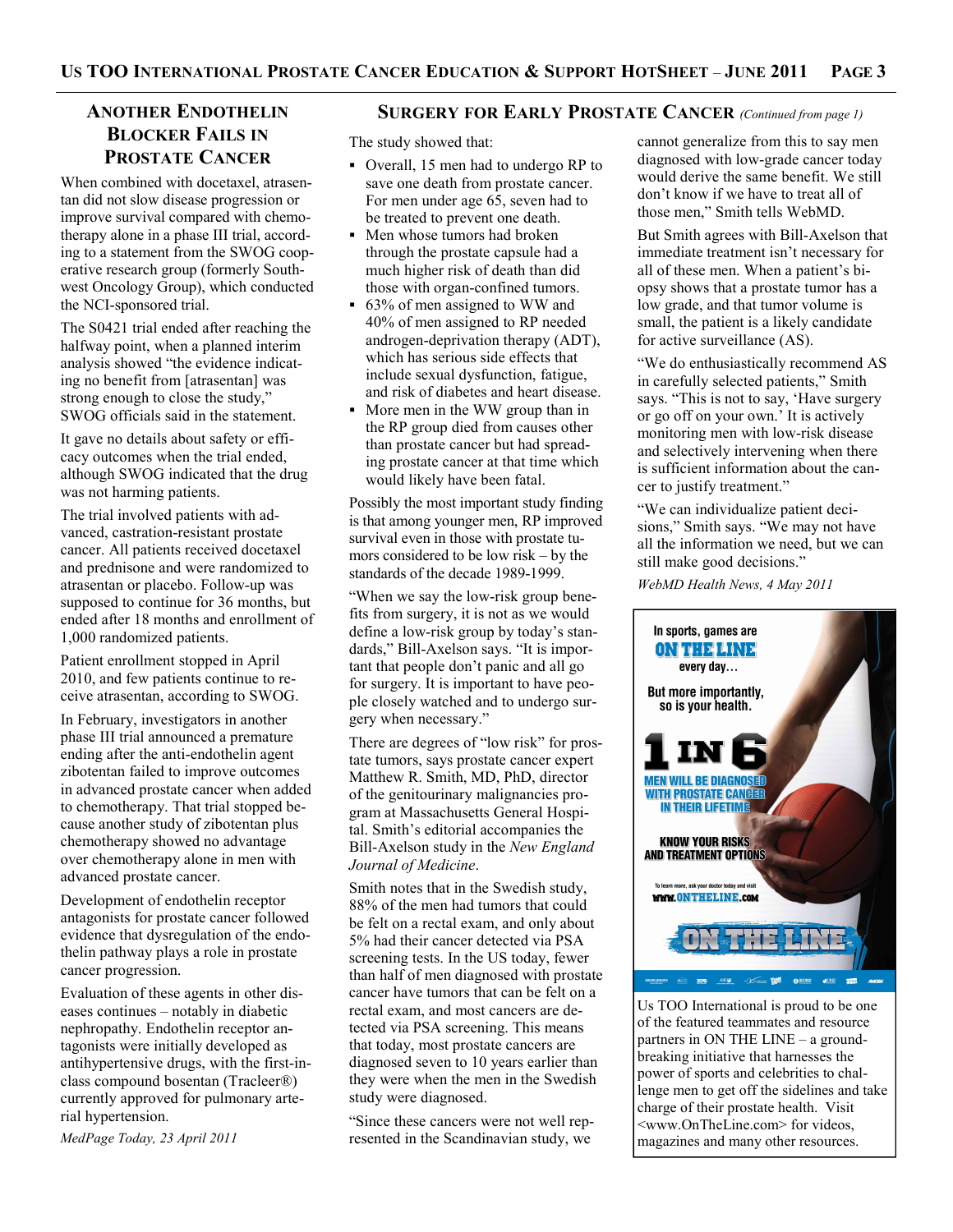## **UPGRADE IN GLEASON SCORE BETWEEN PROSTATE BIOPSIES AND PATHOLOGY FOLLOWING RADICAL PROSTATECTOMY SIGNIFICANTLY IMPACTS RISK OF BIOCHEMICAL RECURRENCE**

Corcoran NM, Hong MK, Casey RG, et al

#### **BJU Int 28 March 2011; Epub ahead of print**

To determine the effect of an upgrade in Gleason score between initial prostate biopsy and final prostatectomy specimen on the risk of postoperative biochemical recurrence

A total of 1629 patients with paired biopsy and radical prostatectomy histology were identified from two prospectively recorded prostate cancer databases. Information on key clinical and pathological characteristics as well as prostate-specific antigen follow-up was recorded. Patients who experienced an upgrade in their Gleason score were compared with corresponding patients with concordant tumours of the lower and higher grade. Kaplan-Meier curves and multivariate models were generated to examine the impact of Gleason score upgrade on the risk of postoperative biochemical recurrence.

Overall, 466 patients (28.6%) experienced an upgrade in their Gleason score post radical prostatectomy, in 88.4% of cases involving a change in a single Gleason score point. Patients upgraded from Gleason 6 (3+3) to Gleason 7 (3+4) had pathological characteristics that were very similar to Gleason  $7(3 +$ 4) concordant tumours, with an identical risk of biochemical recurrence. In contrast, patients upgraded from Gleason score  $6(3+3)$  to Gleason  $7(4+3)$  had tumours with pathological characteristics intermediate between the two concordant groups, which was mirrored by their risk of biochemical recurrence.



Patients with Gleason 7 tumours who experienced a change in the predominant pattern from 3+4 to 4+3 had tumours that resembled Gleason 7 (4+3) concordant tumours, with a similar risk of biochemical recurrence. In contrast, patients upgraded from Gleason 7 to Gleason >7 had tumours with intermediate pathological characteristics, and a risk of biochemical recurrence that was significantly different to concordant tumours of the lower and higher grade.

In multivariate models, a change in Gleason score was an independent predictor of biochemical recurrence in the preoperative setting only. Although a difference in Gleason score was an independent predictor of recurrence in concordant tumours in models based on postoperative variables, an upgrade in Gleason score in discordant tumours was not, with differences in cosegregated adverse pathological characteristics being more predictive.

Patients experiencing an upgrade in their Gleason score between biopsy and final specimen exhibit significantly more aggressive pathological features than corresponding concordant tumours, and a higher risk of biochemical recurrence post radical prostatectomy. As Gleason score can be more accurately assessed preoperatively than other prognostic tumour features, continued effort is required to identify those most at risk of upgrading, and to refine biopsy strategies to reduce sampling error.

> **SAVE THE DATES** August 19-20, 2011

Us TOO University Symposium Chicago, IL

Watch for more info at <www.ustoo.org>

## **OVERTREATMENT OF MEN WITH LOW RISK PROSTATE CANCER AND SIGNIFICANT COMORBIDITY**

Daskivich TJ, Chamie K, Kwan L, et al

**Cancer 117(10): 2058-66, 2011 BACKGROUND:** Men with low-risk prostate cancer and significant comorbidity are susceptible to overtreatment. The authors sought to compare the impact of comorbidity and age on treatment choice in men with low-risk disease.

**METHODS:** The authors sampled 509 men with low-risk prostate cancer diagnosed at the Greater Los Angeles and Long Beach Veterans Affairs Medical Centers between 1997 and 2004. Rates of aggressive treatment (radical prostatectomy, radiation therapy, brachytherapy) were determined among men of different ages and with different Charlson comorbidity scores. Multivariate modeling was used to determine the influence of both variables in predicting nonaggressive treatment, and Cox proportional hazards analysis was used to compare the risk of other-cause mortality among groups according to Charlson score and age.

**RESULTS:** Men with Charlson scores  $\geq$ 3 were treated aggressively in 54% of cases (30 of 56 men), while men aged >75 years at diagnosis were treated aggressively in 16% of cases (7 of 44 men). In multivariate analysis, age >75 years was a much stronger predictor of nonaggressive treatment (relative risk, 12.0; 95% confidence interval [CI], 5.4- 28.3) than a Charlson score  $\geq$ 3 (relative risk, 2.0; 95% CI, 1.3-2.9). In survival analysis, men with Charlson scores  $\geq$ 3 had an 8-fold increased risk (hazard ratio, 8.4; 95% CI, 4.2-16.6) and 70% probability of other-cause mortality at 10 years, whereas age >75 years was associated with a 5-fold increased risk (hazard ratio, 4.9; 95%CI, 1.7-13.8) and a 24% probability of other-cause mortality.

**CONCLUSIONS:** Men with significant comorbidity often were overtreated for low-risk prostate cancer. Like advanced age, significant comorbidity should be a strong relative contraindication to aggressive treatment in men with low-risk disease.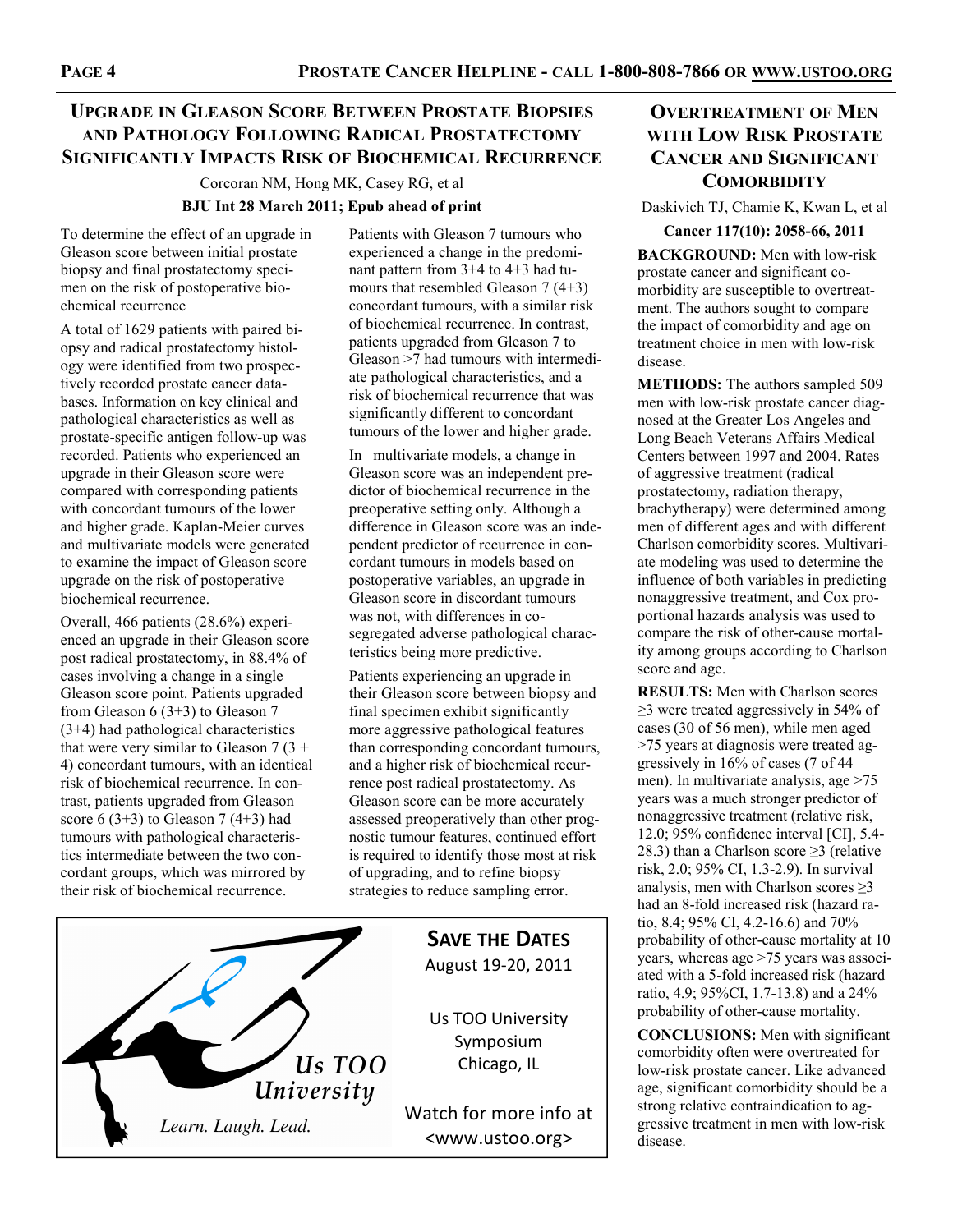## **NCT01057810 – PHASE 3 STUDY OF IMMUNOTHERAPY TO TREAT ADVANCED PROSTATE CANCER**

#### **Background:**

Ipilimumab is an investigation drug that targets the body's own immune system. It stimulates the immune system to attack cancer cells by removing a brake that prevents immune cells from attacking the body's own tissues. Ipilimumab in an antibody that removes this check on the system by binding to a molecule of the surface of T cells called CTLA4. The drug has recently been shown to improve survival in patients with advanced stages of malignant melanoma.

#### **Primary outcome measure:**

The purpose of this study is to determine if patients with metastatic prostate cancer who have not received chemotherapy live longer when treated with ipilimumab than patients that are treated with a placebo.

#### **Secondary outcome measures:**

- Compare Progression Free Survival (PFS) by collecting tumor assessments every 12 weeks.
- Compare time to pain progression by collection of a Patient Pain Diary prior to each treatment visit.
- Compare time to subsequent nonhormonal systemic therapy.

#### **Inclusion Criteria:**

- Males age 18 years and older
- Asymptomatic or minimally symptomatic metastatic prostate cancer
- Progression during hormonal therapy
- ECOG Performance Status 0-1

#### **Exclusion Criteria:**

- Liver, lung or brain metastases
- Prior immunotherapy or chemotherapy for metastatic prostate cancer
- Autoimmune disease
- HIV or Hepatitis B or C infection

The study is sponsored by Bristol-Myers Squibb and there are clinical study sites throughout the US that are actively recruiting patients. The estimated enrollment is 600 patients.

For more information, go to  $\langle$ http:// clinicaltrials.gov/ct2/show/study/ NCT01057810#locn>.

#### **FDA APPROVES ABIRATERONE (ZYTIGA)**

*(Continued from page 1)* 

treatment groups for all the COU-AA-301 trial's secondary endpoints, including time to PSA progression, radiographic progression-free survival (PFS), and PSA response rate. These results and the survival data were presented this year at the 35th European Society for Medical Oncology (ESMO) Congress.

In study, Abiraterone investigator Johann de Bono, MBBS, PhD and colleagues randomly assigned 1,195 CRPC patients previously treated with docetaxel to abiraterone, 1000 mg, plus prednisone, 5 mg, twice daily  $(n = 797)$ or placebo plus prednisone ( $n = 398$ ).

| Response                     | Abiraterone | <b>Placebo</b> | P value  |
|------------------------------|-------------|----------------|----------|
| Median overall survival (mo) | 14.8        | 10.9           | < 0.0001 |
| Time to PSA progression (mo) | 10.2        | 6.6            | < 0.0001 |
| Radiographoc PFS (mo)        | 5.6         | 3.6            | < 0.0001 |
| PSA reponse                  | 38%         | 10%            | < 0.0001 |

Adverse events were more commonly observed in the abiraterone group. Fluid retention was more common (30.5% vs. 22.3%), as was hypokalemia (17.1% vs. 8.4%), but grade 3/4 hypokalemia (3.8% vs. 0.8%) and grade 3/4 hypertension  $(1.3\% \text{ vs. } 0.3\%)$  were infrequent. Liver function test abnormalities were reported in 10.4% of the patients who received the investigational agent commy experience," he said at ESMO.

pared with 8.1% in the placebo group. Cardiac problems were also more com-

mon in the abiraterone group. Abiraterone investigator Johann de Bono, MBBS, PhD, suggested that the modest improved survival was impressive in light of the efforts to date in the field. "While 3.9 months may not seem like much, in the history of prostate cancer, only 4 drugs have ever shown a survival benefit," he noted at ESMO. Overall, Dr. de Bono believes that the drug is not terribly toxic. "It is an oral agent and does not have the toxicity of chemotherapy, and it is well tolerated in

The new drug targets the protein cytochrome P450 17A1 (CYP17A1), which plays an important role in the production of testosterone, according to the FDA. Abiraterone works by decreasing the production of testosterone, which stimulates prostate cancer cell growth.

*Medscape Medical News, 28 April 2011* 

## **SUPPLEMENTS DON'T PREVENT PROSTATE CANCER**

A new study deflates hopes that certain nutritional supplements could stave off prostate cancer.

Canadian researchers found that vitamin E, selenium and soy, taken daily for 3 years, provided no benefit to men who were at a higher risk of developing the disease. The findings come 3 years after a larger study of men, who were not at increased risk of disease, also found no benefit of selenium or vitamin E.

Initially, there had been high hopes for these supplements, said researcher Dr. Neil Fleshner, who heads the urology department at the University Health Network in Toronto. Surveys of people who consumed high levels of these nutrients through diet or by supplements had a decreased risk of developing prostate

cancer, and lab experiments in animals also showed a benefit.

In this study, the researchers randomly assigned 303 men to take either a combination of the supplements or a nonnutritive powder that resembled the supplements every day for 3 years. The combination included 40 g of soy, 800 U of vitamin E and 0.2 g of selenium. All the men had signs of pre-cancerous cells, which put them at a higher risk for developing prostate cancer.

The number of cases of cancer in each group were nearly identical. Twenty-six out of every 100 men developed prostate cancer after 3 years, regardless of whether they took the supplement or the whey-based placebo powder.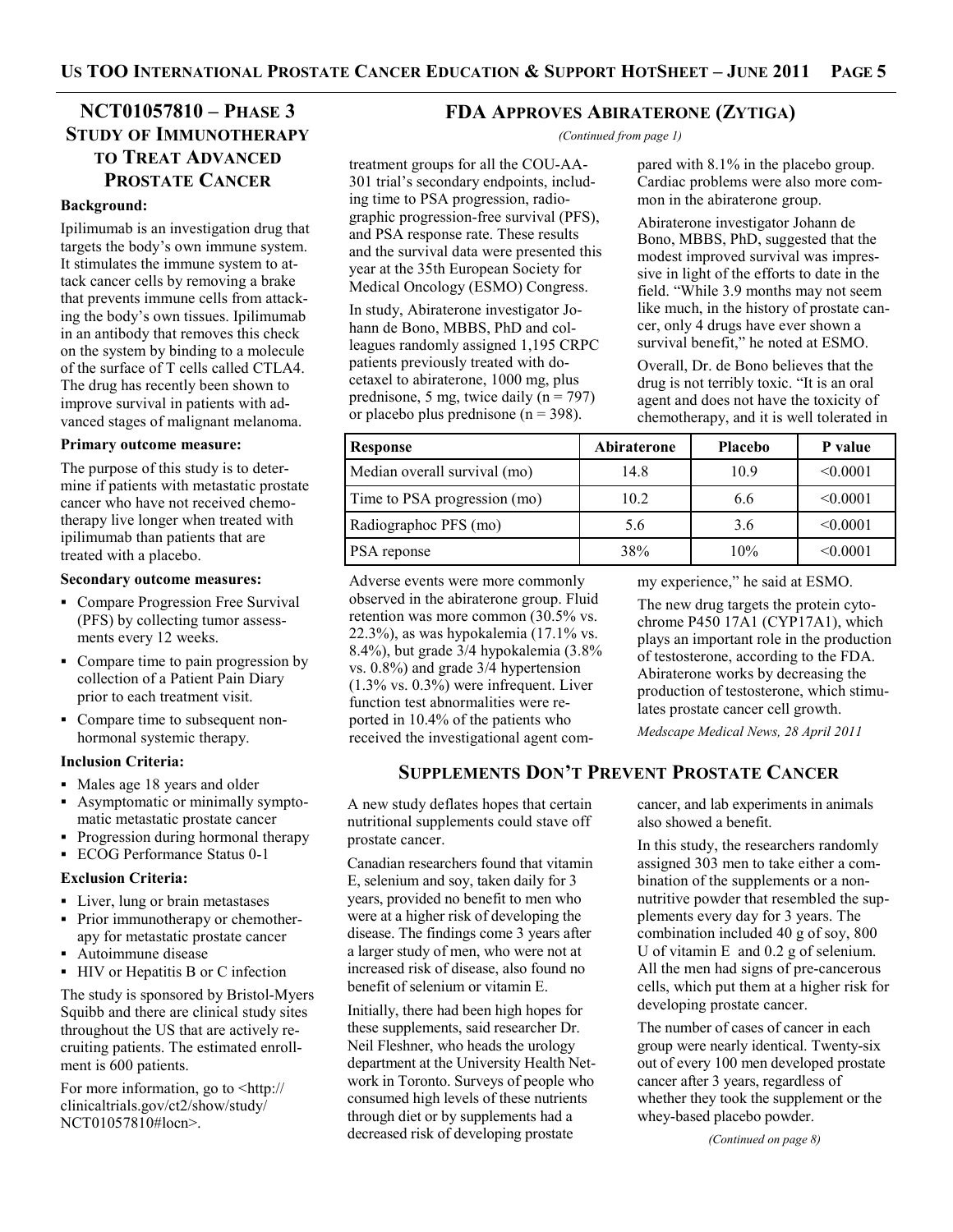*Editors' note*: In the spirit of information sharing, we have invited certain physicians and others to provide comments and opinions for Us TOO's *HotSheet.* It is our desire to enrich the content of the *HotSheet* to empower the reader. The columns by Drs. Chodak, Moyad and Myers contain the opinions and thoughts of its author and is not necessarily those of Us TOO International.

## **ASK DOCTOR SNUFFY MYERS**

Do Levitra® and other drugs used to treat erectile dysfunction after radical prostatectomy cause vision problems? I have heard some reports of these side effects.

Yes, Levitra, Cialis and Viagra can alter vision in several ways. Viagra, in particular, has been reported to cause things to appear blue. This disappears after a few hours as the drug leaves the body.

Of greater concern is the fact that a small number of patients on these drugs have experienced loss of vision because of damage to the blood supply to the optic nerve, the nerve that conducts visual information from the eye to the brain.

Of course, this same problem can develop in patients not taking these drugs. After reviewing the literature to date, I do not think these drugs cause the visual problem. Rather, these problems would have occurred anyway.

One factor that weighs in favor of this view is that these drugs are being considered in cardiology for their favorable impact on the health of small blood vessels. I think it is also interesting that these drugs are used to treat pulmonary hypertension. In that setting, patients can end up taking the equivalent of 25 mg of Viagra every 6 hours!

I have also seen many patients take much more than the recommended dose in an effort to reverse male sexual function problems caused by surgery or radiation. I have one patient who takes 20- 40 mg of Levitra every day without any side effects other than a rapidly depleting bank account.

## **MARK YOUR CALENDARS**

The dates have been selected for the 2011 Prostate Cancer Conference. Presented by the Prostate Cancer Research Institute (PCRI), their national annual Conference will be held in Los Angeles on September 9-11, 2011 at the Westin Los Angeles Airport Hotel. Visit <www.pcri.org> for more information.

## **DOC MOYAD'S WHAT WORKS & WHAT IS WORTHLESS COLUMN, ALSO KNOWN AS "NO BOGUS SCIENCE" COLUMN**

**"A new study suggests fish and fish oil might be bad for you? Sounds fishy to me!"**

Mark A. Moyad, MD, MPH University of Michigan Medical Center, Department of Urology

**Bottom Line:** Eating about 2 servings of low mercury and high omega-3 fatty fish a week and taking fish oil may be good for your heart and your prostate! Five new studies in cancer and medicine suggest real wonderful benefits. $1-5$ 

Heart healthy=Prostate unhealthy?? But, what happens when a single study gets a lot of media attention and it suggests that fish and fish oil makes prostate cancer worse or more aggressive? What should you do? The answer is NOTHING! DO NOT WORRY AT ALL! You need to remember that medicine is like a courtroom where the majority of the evidence usually points to the right answer. And, the majority of the studies on fish oil suggest that eating fish and potentially taking fish oil is not only heart healthy and is FDA approved to reduce triglycerides (part of the cholesterol test) but in the past few months have studies to suggest that omega-3 fatty acids from plants, fish, or supplements could:

- **Improve heart health**
- Maintain muscle mass
- Reduce kidney stone risk
- May improve survival for some type of cancer patients
- May reduce hot flash frequency
- May improve mental health

Yet, all you heard or read in the paper was a single study that suggested a potential negative thing. You have to keep in mind that most major medical centers or meetings have a public relations group that tries to constantly attract media to their group, medical center, or even discipline (medicine is a competitive business). Is it right? Probably not because what ends up happening is that hundreds of meetings and individuals in the medical field are trying to get the attention of the media and who knows what will or will not make page 6 in the local or national newspaper. What should make the paper is either a gold standard large definitive study that will change the way medicine is practiced or a good overall

summary of the research on the subject.

In the case of fish oil, who knew that there were more than 5 studies recently and a large clinical review that demonstrated all sorts of benefits to eating fish and maybe even taking fish oil for cancer patients??? Unfortunately or fortunately, the only one that is going realize this benefit is you for reading this column and not the 99% of the other folks that are freaking out right now because their local paper reported on a single study that suggested that fish oil is unhealthy. I remember a study once that showed that seat belts might cause injury to the chest and if your car starts on fire it might take longer to get out of the car. Do you think that single study has ever made me consider NOT wearing my seat belt (forest over the tree folks)?!

Now, I have to run and go eat lunch and I am going to have a big salad with extra anchovies on it and I am not going to lose any sleep tonight! Oh, and for dinner tonight, I am having salmon with fish oil pills on top…yummy! Heart Healthy=Prostate Healthy folks! Oh, and buckle up because I am sure that is going to be a new study soon that shows that exercising outside can increase your risk of getting hit by a car, or playing tennis can increase your risk of getting a hand infection from the dirty racquet handle, or yoga can increase your risk of a painful leg cramp, …

#### References:

- 1. Siener R, Jansen B, Watzer B, Hesse A. J Urol 185:719-24, 2011
- 2. Murphy RA, Mourtzakis M, Chu QS, et al Cancer 2011, Epub ahead of print
- 3. Murphy RA, Mourtzakis M, Chu QS, et al. Cancer 2011, Epub, second article
- 4. Szymanski KM, Wheeler DC, Mucci LA. Am J Clin Nutr 92: 1223-33, 2010
- 5. Tajalizadekhoob Y, Sharifi F, Fakhrzadeh H, et al. Eur Arch Psychiatry Clin Neurosci, 12 Feb 2011, Epub ahead of print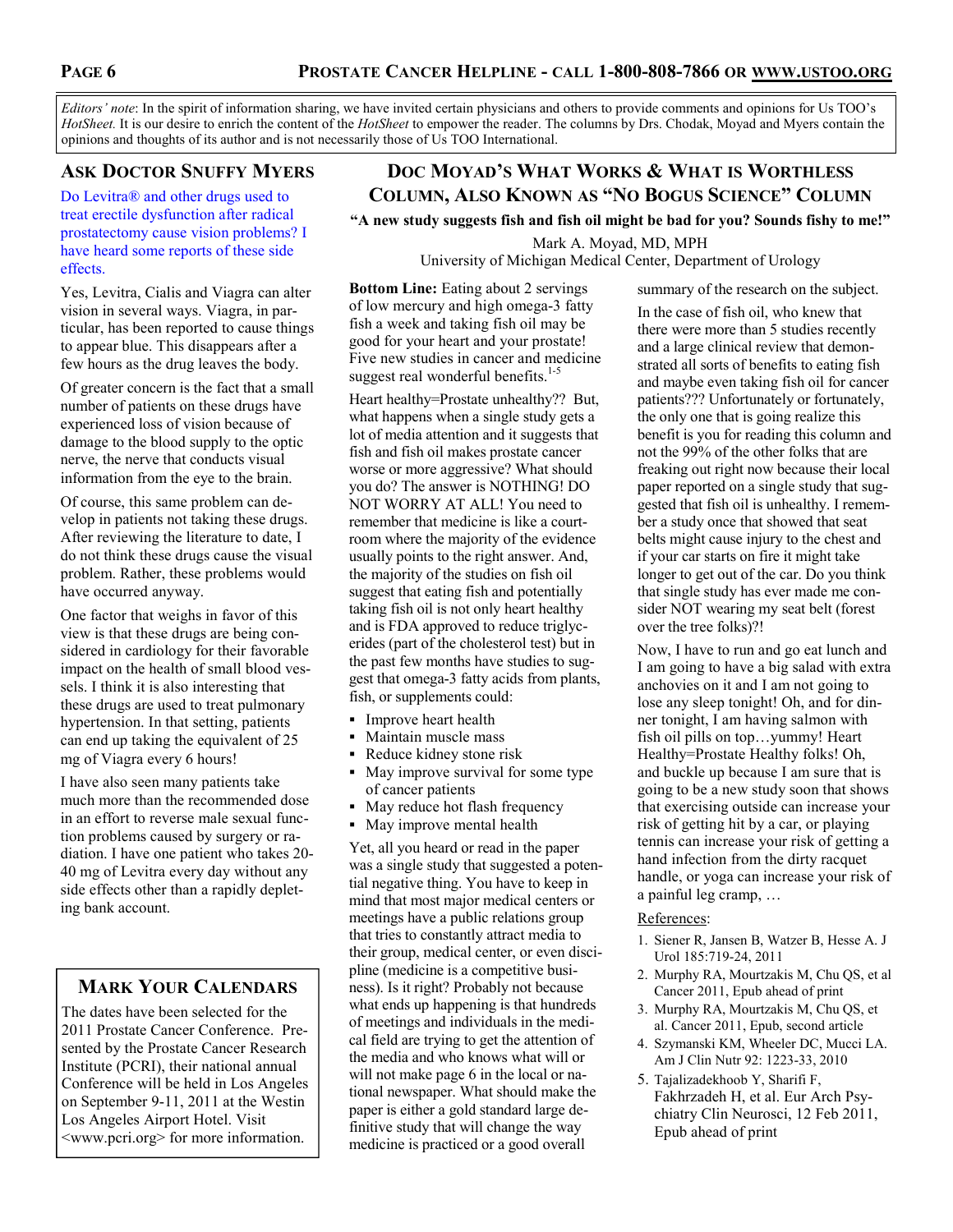#### **DOCTOR CHODAK'S BOTTOM LINE** *(Ref Key: article #, page #, column #)*

 **Author:** *Winning The Battle Against Prostate Cancer, 2011*

This *HotSheet* contains important results from several well-done studies.

**a1p1c1** In the past few years, two new treatments have helped improve survival for men with progressive metastatic disease after docetaxel; they are Provenge® and cabazitaxel. Abiraterone acetate is the next addition to this list, with well done clinical studies showing an increase in survival by about 4 months. The advantages of the drug are that it is taken by mouth and does not appear to cause as many side effects as chemotherapy drugs.

**THE BOTTOM LINE:** Although a cure for progressive metastatic disease has not yet been found, continued improvements have occurred. Now that three treatments are available after docetaxel, doctors and patients face an important question – what is the best sequence for using them?

Clinical studies are unlikely to address this question any time soon, but given the side effect profile, most men will probably get abiraterone before more chemotherapy with cabazitaxel. Many doctors are likely to also recommend Provenge at the same time because it showed an increase in survival although we can't tell if that drug is working. This is likely to further fuel debate about whether the benefits are worth the high cost of these treatments.

**a2p1c2** For men choosing radical prostatectomy (RP) is more information available on whether it really saves lives? A recent study from Sweden provides 15 years of follow-up showing RP lowered the death rate by 6.1% meaning about 15 men had to be treated to prevent one cancer death. In a previous report with 12 years of results, 18 men needed to be treated to prevent one cancer death. Thus, longer follow-up has shown an improvement in the results. Further analysis found even better results for men under 65, with one cancer death prevented for every 7 men getting RP. However, the study also failed to find a benefit at 15 years in men over 65. The latest update also provides the first evidence that the men with low risk prostate cancer benefit from RP, however that benefit was extremely small. The difference in death from prostate cancer was only 4.2% for the entire group and 4.5%

for the men under 65 meaning about 18 men must be treated to prevent one death in 15 years. In that study, low risk was defined as having a PSA less than 10 ng/ ml and a Gleason score less than 7.

**THE BOTTOM LINE:** At 15 years, RP does lower the chance of dying from prostate cancer for men under 65. So far, however, it does not appear to reduce deaths in older men, though it does lower the chance for metastases. Also, the benefit for men with a low risk cancer is very small. The implications are unclear for men in the US diagnosed by screening because most of the those in the study had a tumor that was detected by the digital rectal exam. All men diagnosed with this disease should be made aware of these results.

The two studies on AS draw our attention to problems doctors and patients must face with this approach. First, under what circumstances should it be discontinued and second, what can be done to keep men on AS when there is no evidence the cancer is becoming more dangerous? Currently, most clinicians decide about changing therapy based on a combination of changes in PSA values and biopsy Gleason scores.

**a3p1c3** The study from San Francisco found that changes in tumor grade can occur without changes in PSA. The authors conclude that repeat biopsies are needed to help evaluate men on active surveillance. However, this study does not prove that changes in tumor grade alone are a sufficient reason to recommend therapy. It is possible that higher grade tumor was previously present but that area was not sampled during the biopsy? **[See a6p4c1]** The fact that the PSA did not change might indicate that the cancer has not grown significantly and that treatment really is not needed.

**a4p2c1** In the second study from Johns Hopkins, the authors found that at ten years, the risk of dying from prostate cancer has been very low and delaying therapy did not appear to lead to worse outcomes. However, about 60% ended up getting treated, many of them by patient choice rather than changes in their tumor, which probably means that many of them are still getting overtreated.

**THE BOTTOM LINE:** AS is gaining acceptance as a safe and reasonable option for many men diagnosed today but more work is needed to define when and if definitive therapy is needed and how to help men remain on it when appropriate.

**a7p4c3** Despite recommendations by several organizations to limit screening to men with at least a ten-year life expectancy, studies show that a significant percentage of them are still getting screened. It is less clear what is done when they are diagnosed with prostate cancer. A UCLA study found that more than half of men with low risk prostate cancer who only had a small chance of surviving ten years due to co-morbid diseases received aggressive cancer treatment. This raises several concerns about what they are being told before treatment. Was active surveillance (AS) discussed and were they told about their extremely small odds of benefiting from therapy?

**THE BOTTOM LINE:** Each person diagnosed with prostate cancer has a right to choose his treatment. To make a truly informed choice, however, adequate information about the risks and benefits must be provided. Most men with low risk prostate cancer are unlikely to benefit and that is even truer for men with a short life expectancy. One solution that might be worth considering is to develop a standardized video that all men must see before selecting a treatment. It could include a balanced presentation of the risks and benefits of all options and it might help men make choices that reflect their age, general health and cancer risk.

**a9p5c2** A new randomized study from Canada looked at the impact of preventing prostate cancer in a high risk group by giving them vitamin E, soy and selenium for three years and comparing to a placebo. It showed no benefit. Other studies have also shown that neither vitamin E nor selenium used alone or together can prevent this disease.

**THE BOTTOM LINE:** Only randomized studies can determine if herbs, vitamins and supplements are beneficial and enough information is available to con-